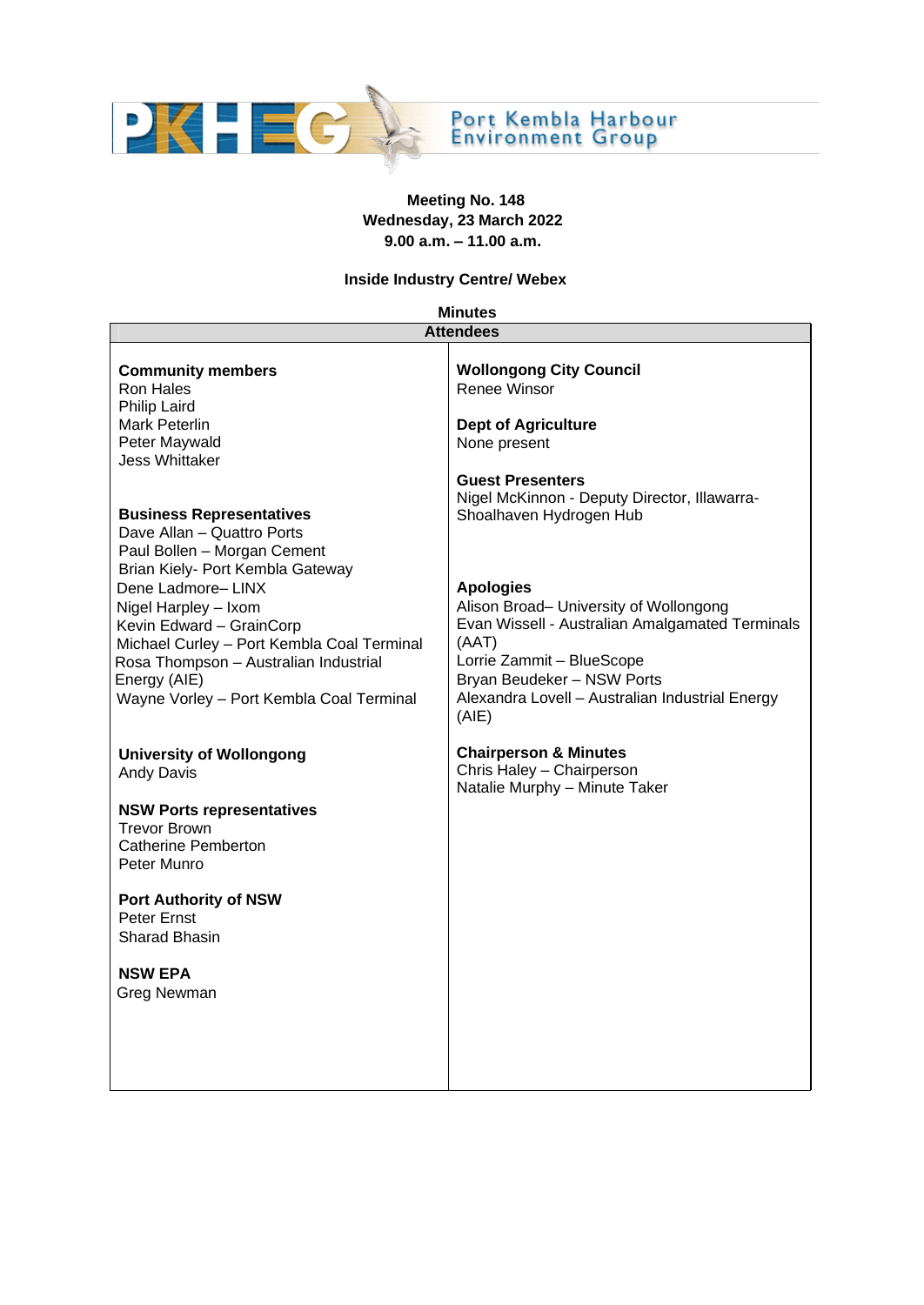## **1. Introduction & Apologies:**

1.1 Welcome attendees & guest presenters – Chris Haley

## **2. Presentation**

2.1 Port Kembla – Hydrogen Hub - Nigel McKinnon Deputy Director, Illawarra-Shoalhaven: **Appendix A**

| <b>Queries relating to:</b>  | <b>Responses/Updates</b>                                                                                                                                                                                                  |
|------------------------------|---------------------------------------------------------------------------------------------------------------------------------------------------------------------------------------------------------------------------|
| Hydrogen Hub                 | The Hydrogen being stored at the moment, it is redundant                                                                                                                                                                  |
| <b>Clarifying with Nigel</b> | or a byproduct. Is it being used?                                                                                                                                                                                         |
|                              | At the steelworks BlueScope catches their coke gas and                                                                                                                                                                    |
|                              | uses for power generation. Coregas has a methane                                                                                                                                                                          |
|                              | reformer at Port Kembla that converts some of the coke                                                                                                                                                                    |
|                              | ovens gas to hydrogen.                                                                                                                                                                                                    |
|                              | Most of the world's existing hydrogen plants are co located                                                                                                                                                               |
|                              | within an industrial plant. The largest methane reformer                                                                                                                                                                  |
|                              | which converts and uses gas like here is at a plant in                                                                                                                                                                    |
|                              | Newcastle.                                                                                                                                                                                                                |
|                              | So, hydrogen is piped into the trial bowser coming from                                                                                                                                                                   |
|                              | core gas.                                                                                                                                                                                                                 |
|                              | There is a hydrogen refueling station in Macquarie Park                                                                                                                                                                   |
|                              | There is a technology to convert existing diesel engines to<br>run on both diesel and hydrogen                                                                                                                            |
|                              | The brochure states zero emissions at point of use.                                                                                                                                                                       |
|                              | Key point here is the point of use versus upstream. The                                                                                                                                                                   |
|                              | hydrogen produced here is produced by natural gas. It is                                                                                                                                                                  |
|                              | called blue hydrogen.                                                                                                                                                                                                     |
|                              |                                                                                                                                                                                                                           |
|                              | These trucks when they are driving down the road, they will<br>releasing oxygen out of the tail pipe. So, it is zero<br>emissions at point of use, but it all depends how it is made,<br>either by coal or steam methane. |
|                              | Some of the things core gas are looking at is using                                                                                                                                                                       |
|                              | renewable natural gas which would be green hydrogen.                                                                                                                                                                      |
|                              |                                                                                                                                                                                                                           |
|                              | The UoW attracted some energy finance corporation                                                                                                                                                                         |
|                              | money last year, so they have a technology they say is the                                                                                                                                                                |
|                              | most efficient.                                                                                                                                                                                                           |
|                              | The trucks are being made in Holland are due to be                                                                                                                                                                        |
|                              | imported mid this year.                                                                                                                                                                                                   |
|                              |                                                                                                                                                                                                                           |
|                              | Freight train trials - In discussion with a few different<br>companies. There are two major technologies, one uses                                                                                                        |
|                              | fuel cells, and there is an also hydrogen powered internal<br>combustion engines.                                                                                                                                         |
|                              | Looking at importing a dual fuel hydro engine from the UK.                                                                                                                                                                |
|                              |                                                                                                                                                                                                                           |

## **3. Round Table Reports**

- a. Terms of Reference (ToR) Comments and suggestions were submitted by email. It was agreed to have a separate meeting to discuss ToR only. ToR comments and suggestions to be compiled and circulated to committee members prior to the ToR meeting on 20 April 2022.
- b. Administration processes for inviting guest speakers and taking of minutes Peter Munro
	- Peter was required to leave the meeting early.

**ACTION:** Move agenda item to next meeting.

c. Update on Simosa and Manildra proposals – Catherine Pemberton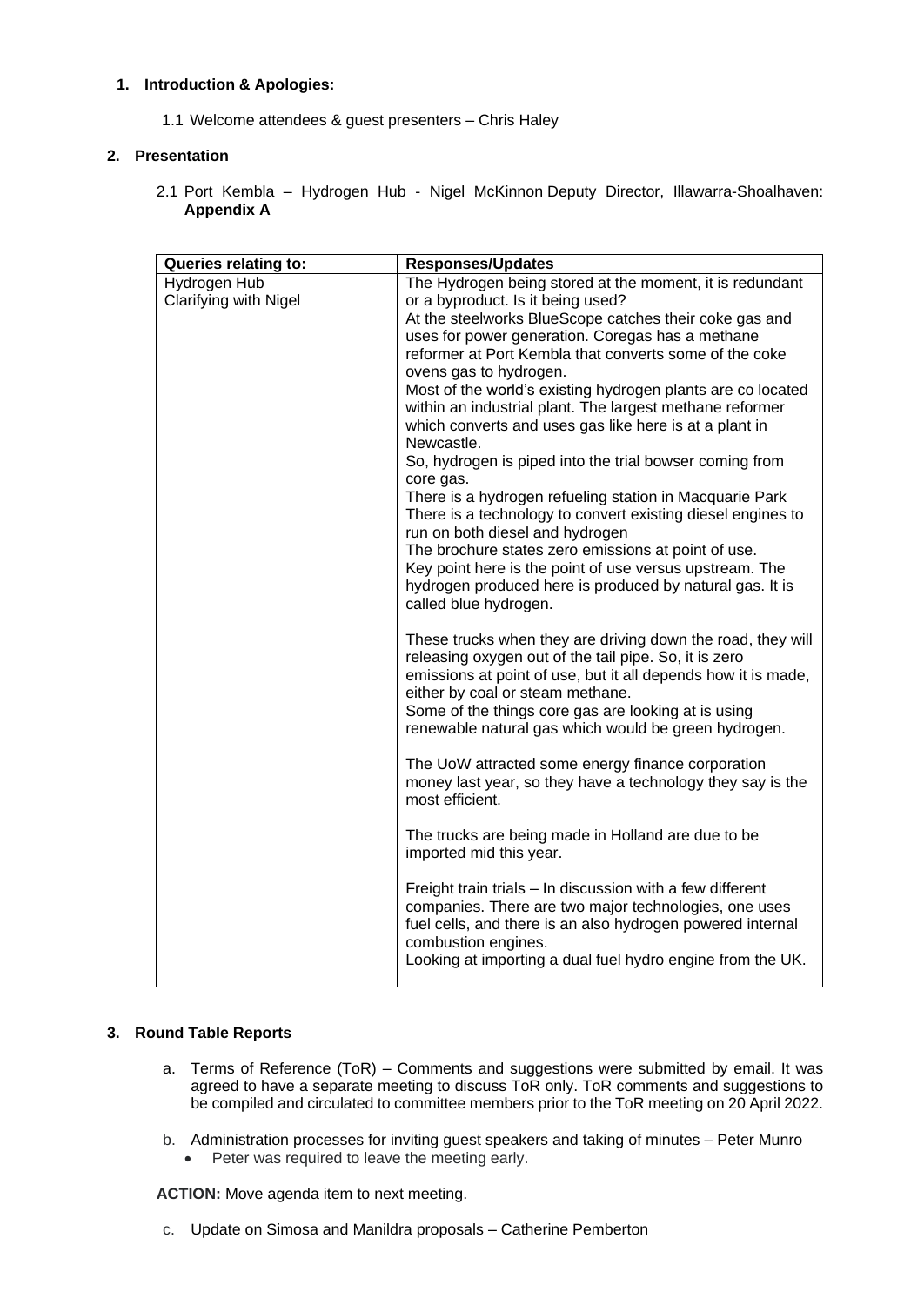- Community member noted the absence of attendees to this meeting from Simosa and Manildra.
- Catherine noted that the proposed Simosa bitumen plant development is no longer proceeding.
- Catherine noted that some community group members went to local media and made claims about the developments that were inflammatory and inaccurate. Letters were also written to local politicians and council objecting to the development. This action contributed to Simosa not progressing their application due to last minute changes to the planning process.
- Catherine noted that the concern of some of the community group is around trucks on roads but the Simosa facility would have supplied bitumen for roads in the Illawarra and removed approximately 3500 truck movements from the roads each year, equating to a saving of 560,000km on the roads p.a. The Simosa facility would have provided a better overall environmental outcome than trucking the bitumen from Port Botany, as is currently required and will now need to be done indefinitely into the future.
- Manildra is putting together initial documentation on its proposed developments to the Department of Planning. The Department has notified Manildra of the environmental systems required. It will be another couple of months before progressing to public consultation.
- Trevor Brown noted that the planning application pathway for Manildra and Simosa at the time of their presentations to the meeting subsequently changed, in part due to adverse social media commentary and media reports. Trevor noted that it would be beneficial to have a considered and agreed on position for the group to have prior to responding to information publicly.
- Trevor noted the Port's importance in economic growth and stability for the area and that the complying development pathway was created for ease of use and shorter timeframes to support ongoing and further business at the port.

| <b>Queries relating to:</b>         | <b>Responses/Updates</b>                                                                                                                                                                                                                                                                                                                          |
|-------------------------------------|---------------------------------------------------------------------------------------------------------------------------------------------------------------------------------------------------------------------------------------------------------------------------------------------------------------------------------------------------|
| New planning application<br>process | It is noted community members currently understand it is<br>appropriate to pass on information from this meeting to<br>inform their community groups. The members of this group<br>believe they should not be held accountable for other<br>people/groups' behavior resulting in the passing on of<br>PKHEG information.                          |
|                                     | A community member suggested that comments wishing to<br>be made regarding sensitive port information be sent<br>through to the Chairman or NSW Ports, to retain goodwill<br>with stakeholders and continue information exchange.                                                                                                                 |
|                                     | The representative from Morgan Cement commented that if<br>every business is to follow an EIS for a project, the new<br>process adds up to 12 months to the application process and<br>hundreds of thousands of dollars to the project. The<br>business could potentially reconsider due to the increase in<br>time and cost it takes to process. |
|                                     | Trevor Brown clarified the change in the planning rules are<br>specific to hazardous industry involving handling of<br>significant quantities of dangerous goods. The department<br>has closed the CDC pathway for those types of<br>developments, pending a hazard and risk study.                                                               |
|                                     | It was agreed that the study findings will be presented to the<br><b>PKHEG Committee.</b>                                                                                                                                                                                                                                                         |

## **NSW Ports**

• NSW Ports is a member or convenor of three community groups, with Port Botany and Enfield alongside the PKHEG. NSW Ports is reviewing its community engagement processes/initiatives, including these groups, and will employ a consultant to seek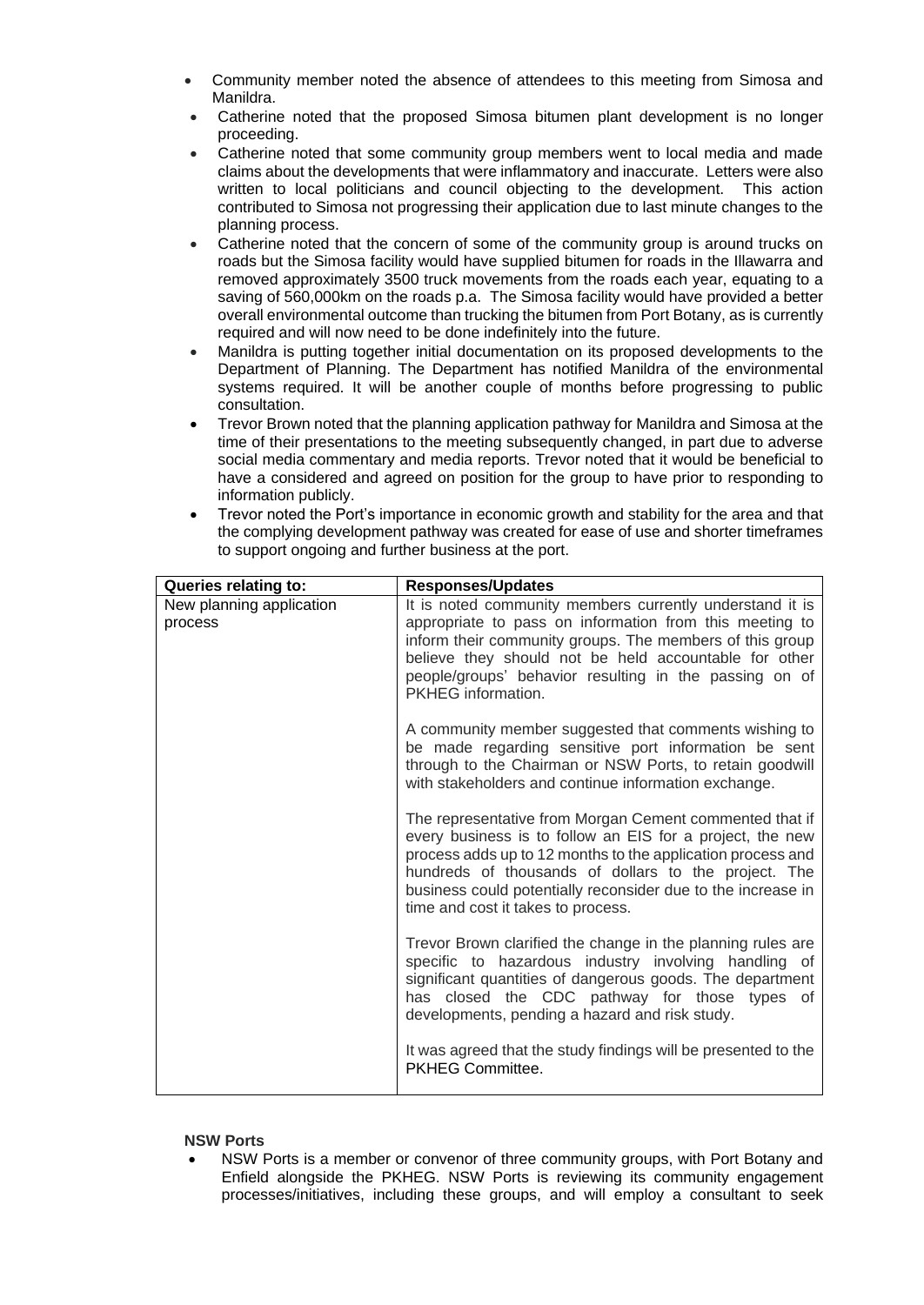insights from community group members and stakeholders. Process to commence over the next few months.

• NSW Ports has applied and received an environment protection licence from the EPA to dismantle and process the stockpile on Foreshore Rd. The material will be used as fill around the Outer Harbour and various areas within the port. There will be a contractor coming in a few weeks.

| Queries relating to:     | <b>Responses/Updates</b>                                                                                                                                                                                                                 |
|--------------------------|------------------------------------------------------------------------------------------------------------------------------------------------------------------------------------------------------------------------------------------|
| Dismantling of stockpile | This work will not be used as reclamation fill but to increase<br>areas where fill is needed.<br>It does not have anything to do with the AIE development.<br>NSW Ports needs to clear the space for Manildra's<br>proposed development. |

## **UoW**

- A collaboration between the University, students and Department of Primary Industries is using video technology to monitor fish numbers along the south coast reefs.
- Two important findings. Firstly, estuarine areas have the potential to be impacted by industry or nearby development. Juvenile snapper are moving out of these areas and taking up residence on nearby reefs. Secondly, the marine parks along the south coast (i.e. Jervis Bay & Batemans Bay) have much larger numbers of snapper.
- A recent publication regarding the importance of estuarine nurseries for reef fish on the south coast. [https://besjournals.onlinelibrary.wiley.com/doi/full/10.1111/1365-](https://besjournals.onlinelibrary.wiley.com/doi/full/10.1111/1365-2664.14157) [2664.14157](https://besjournals.onlinelibrary.wiley.com/doi/full/10.1111/1365-2664.14157)

### **PKCT**

- Business as usual. PKCT, like most businesses, has been impacted by the rains. Delays to shipping also due to high seas. We have a current shut down so not a lot of activity apart from maintenance.
- Divers were seen collecting tyres and other rubbish in the Harbour due to the high seas. Photo of debris collected in the Harbour - **Appendix B**
- PKCT would like to start a conversation around dealing with this problem when it arises again
- PKCT noted reasonable output at 8.5 million tonnes, though the terminal has the capacity for 17 million tonnes.
- Car carriers are also coming through Pork Kembla from Brisbane.
- A community member noted there has been sighting of anchored vessels along the coast.

| <b>Queries relating to:</b>   | <b>Responses/Updates</b>                                                                                                                                                                                                                                                                               |
|-------------------------------|--------------------------------------------------------------------------------------------------------------------------------------------------------------------------------------------------------------------------------------------------------------------------------------------------------|
| Garbage and debris in Harbour | Trevor Brown commented that this is a catchment issue and<br>a community wide concern with no resolution as yet. On a<br>day-to day basis, the Port Authority identifies any hazards or<br>obstructions to shipping and arranges for that material to be<br>removed.                                   |
| <b>Rubbish Traps</b>          | Stats about this from WCC would be beneficial to get a<br>clearer understanding of the frequency.<br><b>ACTION:</b> Contact Renee Winsor from WCC to clarify                                                                                                                                           |
|                               | A community member noted there are gross pollutants<br>getting into Allan's Creek and then the Harbour. The council<br>has done considerable work in putting in smaller rubbish<br>traps, however it would be beneficial to have something<br>more substantial further down towards the Inner Harbour. |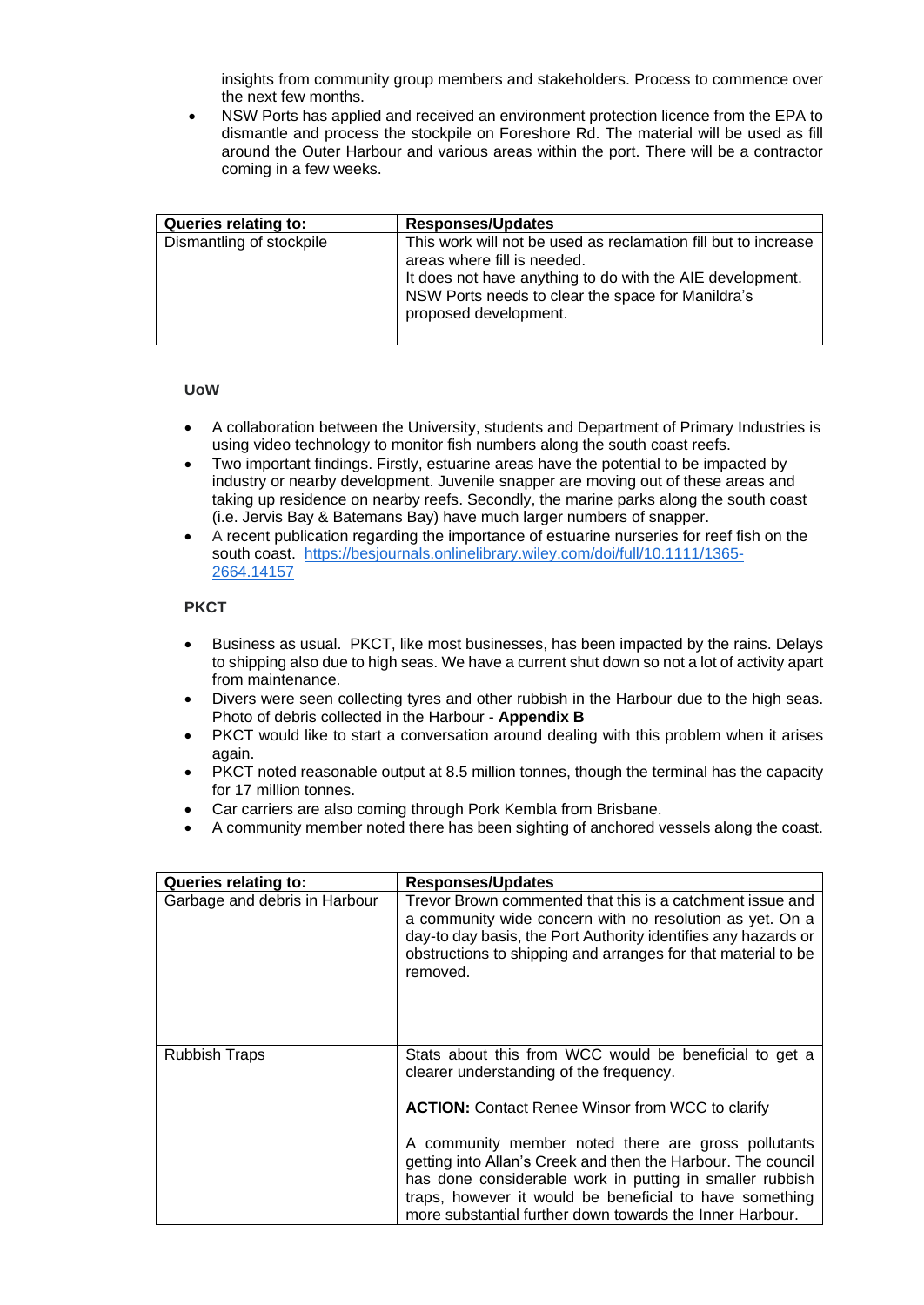|                    | A community member mentioned a previous presentation<br>from WCC re. pollution traps and the extension of a number<br>of traps. Critical issue is how often are the traps cleared.                                                                                                                                         |
|--------------------|----------------------------------------------------------------------------------------------------------------------------------------------------------------------------------------------------------------------------------------------------------------------------------------------------------------------------|
| Submarine Terminal | A community member raised the plan for a submarine<br>terminal on the south coast and asked if the committee could<br>be kept informed at the appropriate time.                                                                                                                                                            |
| Anchoring vessels  | Trevor Brown noted a variety of reasons that vessels anchor<br>off the coast i.e. availability of the wharves, commercial<br>issues, container ships waiting for availability. In recent<br>weather events, the anchorage was closed for approx. two<br>weeks. Shipping in outer harbour was impacted for several<br>days. |

- **4. Report on work with new import LNG terminal and Northern Breakwater access – Rosa Thompson**
	- King piling and sheet piling works have commenced. Currently working through approvals for dredging with the relevant parties. Dredging program to start in the second half of the year. It was noted that material will be dredged from the Inner Harbour (PKGT Berth 101) and transported to the Outer Harbour emplacement cell as per AIE approvals.
	- Port Kembla Gas terminal AIE website:<https://ausindenergy.com/>

### **5. NSW Ports freight and transport advocacy – Catherine Pemberton**

• Carry over as agenda item for next meeting

#### **6. Motions – proposed by Peter Maywald**

#### **Motion 1.**

*That PKHEG join with NF5, NF7 and Port Kembla Pollution Meeting to request that Wollongong City Council undertake, require, or identify in relation to Port Kembla Harbour operations:-*

*1) the routes that trucks must use and specifically prohibit those through residential neighborhoods;*

- *2) regular surveys to monitor truck movements associated with Port operations*
- *3) the proportion of trucks using Mount Ousley going to or from Port Kembla Harbour*
- *4) the potential for the use of existing rail infrastructure as an alternate to road transport and*
- *5) the levy to be applied for road upgrades and repairs if rail cannot be used.*
- It was agreed at the meeting that Motion 1 has been dealt with, with the exception of the letter to be sent to Wollongong City Council.

#### **Motion 2.**

*That Manildra be asked to give further consideration to use of rail to move ethanol to Port Kembla and that Simosa be asked to give further consideration to use of rail to move bitumen from Port Kembla.*